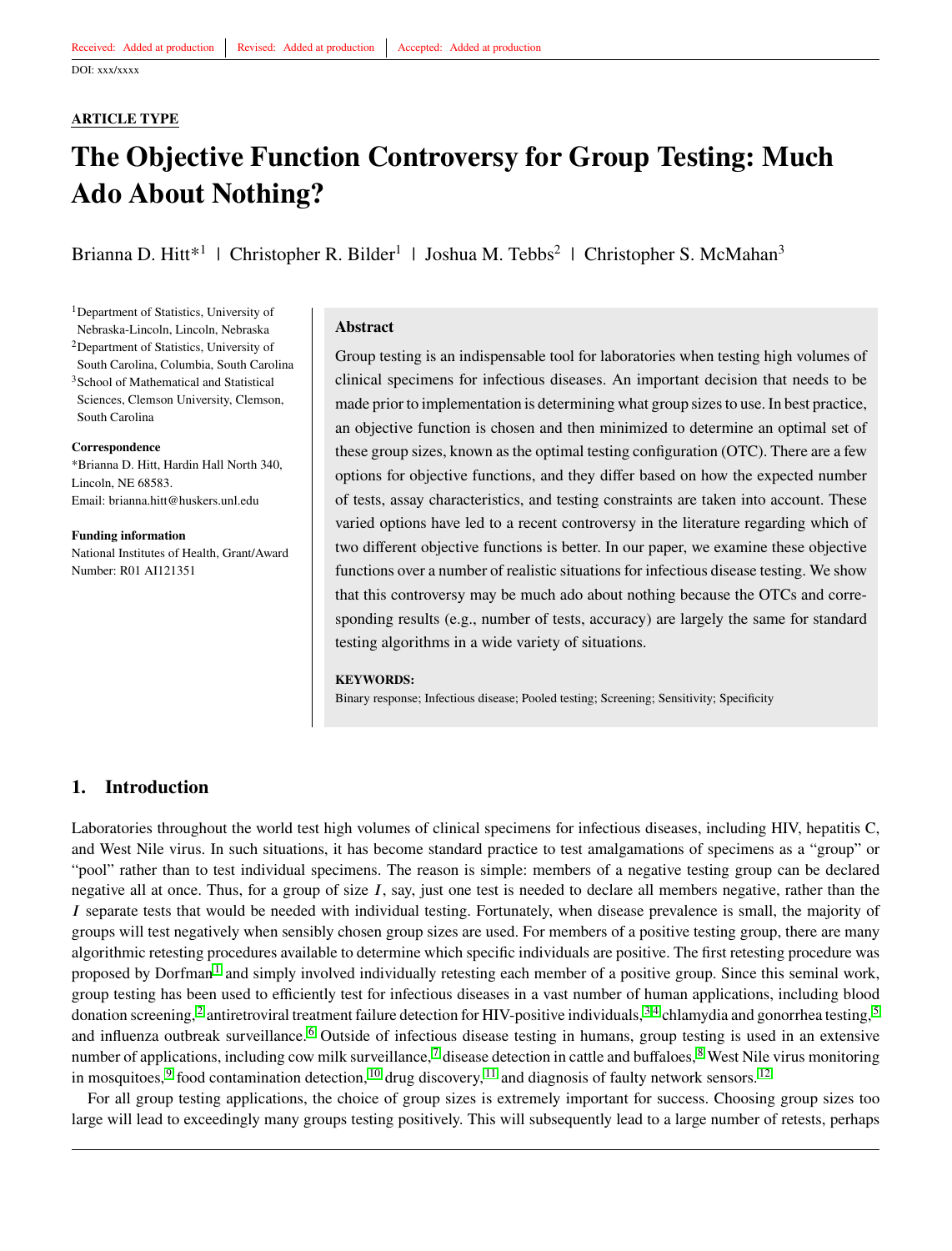even a larger number of tests overall than what would be needed for individual testing. Similarly, choosing group sizes too small will lead to a larger number of tests than would be needed if the group sizes were chosen better. In best practice, laboratories choose group sizes by minimizing an objective function that takes into account the group testing algorithm to be implemented. There are a number of different algorithms in use, and they are best characterized as being either hierarchical or non-hierarchical in nature. Hierarchical algorithms begin by testing individuals in non-overlapping groups. For a group that tests positively, subsequent retesting stages occur in smaller, non-overlapping groups. The previously described Dorfman algorithm is a two-stage algorithm. Three- and four-stage algorithms are commonly used in practice <sup>[13](#page-7-3)[,14](#page-7-4)</sup> because they are often more efficient (i.e., fewer tests). Non-hierarchical algorithms involve testing each individual in overlapping groups to reduce the number of retests. The most common type of non-hierarchical algorithm is known as array testing. <sup>[15,](#page-7-5)[16](#page-7-6)</sup> For this algorithm, individual specimens are arranged in a two-dimensional grid. These specimens are amalgamated by row and by column and then tested. Intersecting positive rows and columns indicate where retesting should be performed to determine which individuals are positive. For a thorough review of hierarchical and array testing algorithms, see Hughes-Oliver<sup>[17](#page-7-7)</sup> and Bilder.<sup>[18](#page-7-8)</sup>

While there are many different types of group testing algorithms, all laboratories are interested in minimizing the number of tests needed to assay their specimens. For this reason, objective functions are based on the expected number of tests, so that a set of group sizes for a testing algorithm, known as the optimal testing configuration (OTC), can be found by minimizing this function. Traditionally, group testing research has focused on objective functions expressed solely as the expected number of tests per individual. This is due to a close correspondence between the number of tests and testing costs. However, using an objective function that contains only the expected number of tests leaves out an important component of infectious disease testing: accuracy. Infectious disease testing is rarely perfect. Errors can occur for reasons such as improper laboratory implementation or a specimen being collected during the window period between disease contraction and the ability to detect it. Fortunately, known mathematical expressions are available for the accuracy of most group testing algorithms. This enables laboratories to calculate the expected accuracy of a chosen testing configuration prior to implementation.

Malinovsky et al  $19$  recently proposed a new objective function that includes the expected number of tests and a measurement of accuracy. This allows laboratories to evaluate accuracy at the same time as the number of tests when choosing an OTC. As may be expected when breaking with tradition, the proposal generated controversy in the group testing research literature. Both Hudgens<sup>[20](#page-7-10)</sup> and McMahan et al<sup>[21](#page-7-11)</sup> offered rejoinders to Malinovsky et al<sup>[19](#page-7-9)</sup> that disagreed with this new objective function. All three of these works focused only on the Dorfman algorithm in their limited evaluations. The purpose of our paper is to examine a significant number of other group testing algorithms with respect to objective functions. This is important because other algorithms are widely used and known to result in a smaller number of tests and/or higher accuracy than the Dorfman algorithm. We present findings in our paper that interestingly show both the traditional and the new objective function are actually quite similar and very often lead to the same OTC in realistic infectious disease testing situations.

The order of this paper follows. Section [2](#page-1-0) explicitly defines the objective functions and provides a mathematical comparison between them. Section [3](#page-3-0) calculates the OTC for each objective function along with their operating characteristics (expected number of tests and accuracy measures) in a wide variety of settings. These calculations are performed for both hierarchical and array testing algorithms. We show under what conditions these operating characteristics will be the same and when they will be different. Section [4](#page-4-0) examines the objective function controversy in the context of actual assays used for infectious disease detection. To conclude, Section [5](#page-5-0) summarizes our findings, discusses alternative objective functions, and provides recommendations for practice. We also discuss R functions that we provide with our paper to find the OTCs and to reproduce our work.

## <span id="page-1-0"></span>**2. Objective Functions**

Define *T* as a random variable representing the total number of tests for an overall group of size *I* with a hierarchical algorithm. When using the traditional objective function, the OTC is found by minimizing the expected number of tests per individual:

$$
O_{ET} = E(T)/I.
$$

For example, the expected number of tests for three-stage hierarchical testing is given by

$$
E(T) = 1 + m_{11}P(G_{11} = 1) + \sum_{j=1}^{c_2} m_{2j}P(G_{11} = 1, G_{2j} = 1),
$$

where  $G_{\rm sf}$  is the binary random variable (values of 1 and 0 indicate a positive and a negative test result, respectively) representing the outcome for group *j* at stage *s*,  $m_{si}$  is the number of subgroups that would be created if group *j* at stage *s* tests positively,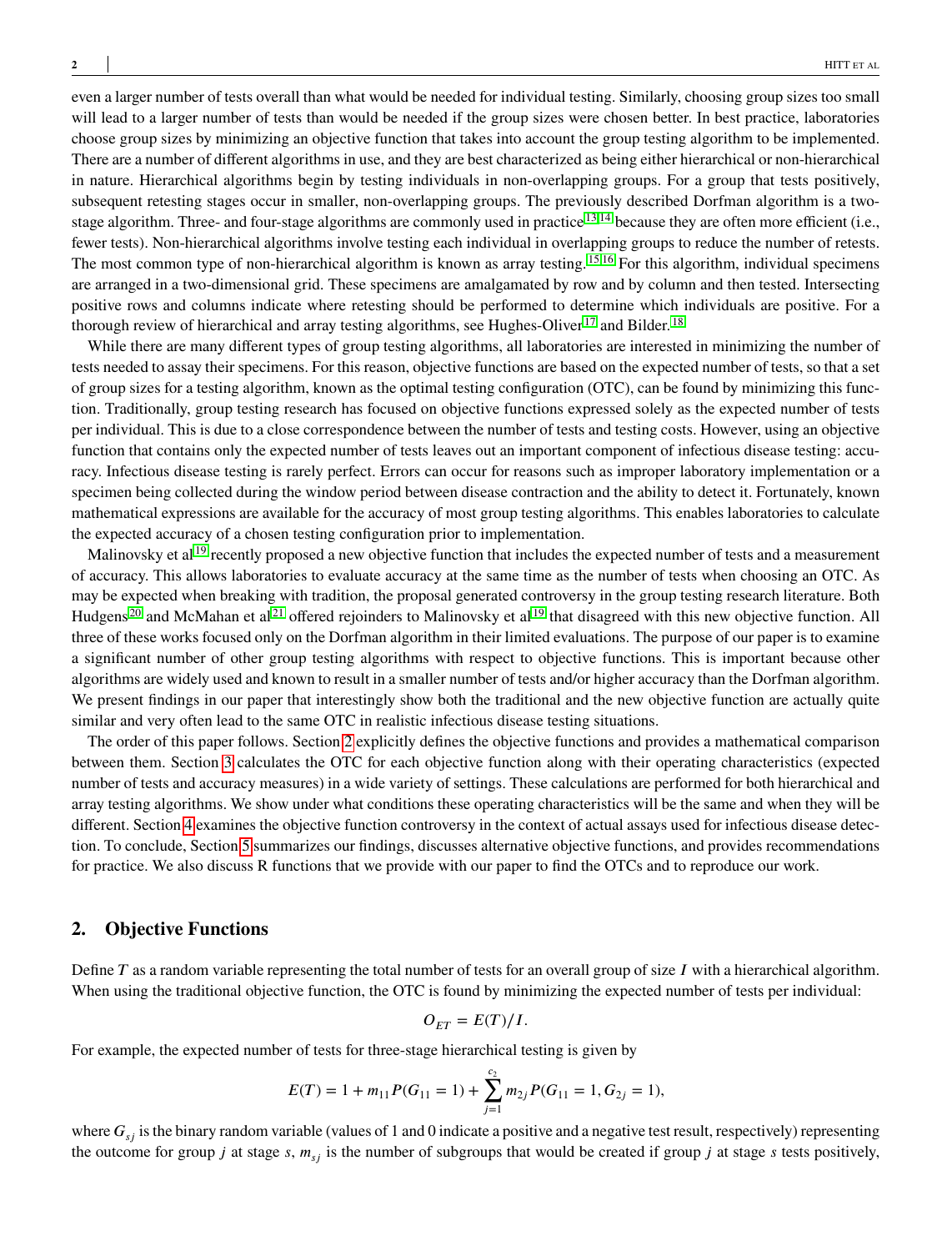and  $c_s$  is the number of groups at stage  $s$  (see Black et al  $^{22}$  $^{22}$  $^{22}$ ; an example diagram is given in the Supporting Information available online to further explain the notation). The probabilities  $P(G_{11} = 1)$  and  $P(G_{11} = 1, G_{2i} = 1)$  are both functions of the number of groups and their respective sizes, the probability of being positive for each individual, and the sensitivity *𝑆<sup>𝑒</sup>* and specificity  $S_p$  of the assay each time it is applied. We do not provide further detailed expressions for  $E(T)$  here to avoid distraction from the main points of our paper and because expressions are already provided elsewhere. For example, Kim et al <sup>[16](#page-7-6)</sup> provides expressions for the case of each individual having the same true probability of being positive, say  $p$ , and Black et al<sup>[22](#page-7-12)</sup> provides expressions for the case of each individual potentially having a different probability of being truly positive, say  $p_i$  for  $i = 1, \ldots, I$ . The latter case is known as informative group testing,  $^{23,24,25}$  $^{23,24,25}$  $^{23,24,25}$  $^{23,24,25}$  $^{23,24,25}$  because  $p_i$  can be estimated with the help of disease-risk information that may be available for each individual tested. We will refer to the former case then as non-informative group testing in our work here. Expressions for the expected number of tests are known for array testing algorithms <sup>[16](#page-7-6)[,26](#page-7-16)</sup> as well, where  $O_{FT}$  is still defined as the expected number of tests per individual.

While  $O_{ET}$  is the most commonly utilized objective function, it does not directly take into account the accuracy of the algorithm. However, one will still examine separately the accuracy of the OTC to judge if it is satisfactory. As an alternative approach, Malinovsky et al  $^{19}$  $^{19}$  $^{19}$  proposed an objective function that simultaneously takes into account accuracy and the expected number of tests. To examine the accuracy aspect, define  $Y_i$  as the final positive/negative  $(1/0)$  outcome based on the group testing algorithm, and define  $\tilde{Y}_i$  as the true positive/negative (1/0) status of individual *i*, for  $i = 1, ..., I$ . Commonly used accuracy measures for a group testing algorithm as a whole are the pooling sensitivity  $PS_{e,i} = P(Y_i = 1 | \tilde{Y}_i = 1)$  and the pooling specificity  $PS_{p,i} = P(Y_i = 0 | \tilde{Y}_i = 0)$  for individual *i*. As an overall measure of accuracy, define *C* as the number of correct classifications for a group of size *I*. The expected number of correct classifications is

$$
E(C) = \sum_{i=1}^{I} \left\{ P(Y_i = 0, \tilde{Y}_i = 0) + P(Y_i = 1, \tilde{Y}_i = 1) \right\}
$$
  
= 
$$
\sum_{i=1}^{I} \left\{ PS_{p,i} (1 - p_i) + PS_{e,i} p_i \right\},
$$
 (1)

where  $P(\tilde{Y}_i = 1) = p_i$  is the probability that individual *i* is truly positive.

Malinovsky et al<sup>[19](#page-7-9)</sup> proposed to find the OTC by maximizing the expected number of correct classifications per individual divided by the expected number of tests per individual. Equivalently, this results in minimizing

$$
O_{MAR} = E(T)/E(C).
$$

Because *C* is never larger than the number of individuals *I*,  $E(C) \leq I$ . By comparing  $O_{MAR}$  and  $O_{ET}$ , we see that

$$
O_{ET} = \frac{E(T)}{I} \le \frac{E(T)}{E(C)} = O_{MAR}
$$

for the same initial group size *I*. In fact,  $O_{MAR}$  and  $O_{ET}$  will be quite close in value. This is because infectious disease assays will only be put into use if they have high accuracy. Thus,  $E(C)$  will be quite close to *I* in practice.

To examine this closeness more precisely, consider minimizing the logarithm of each objective function:

$$
\log(O_{ET}) = \log\{E(T)\} - \log(I)
$$

<span id="page-2-1"></span>and

$$
log(O_{MAR}) = log\{E(T)\} - log\{E(C)\}.
$$
 (2)

For hierarchical testing, the pooling sensitivity is always the same for every individual tested in the same number of stages. <sup>[16](#page-7-6)[,22](#page-7-12)</sup> The pooling specificity is the same for every individual as well, but only for non-informative group testing with equal group sizes within a stage. Under this scenario then, we can simplify the expression for the expected number of correct classifications to be

<span id="page-2-0"></span>
$$
E(C) = I\left\{PS_p(1-p) + PS_e p\right\},\tag{3}
$$

where  $PS_p$  and  $PS_e$  are the pooling specificity and sensitivity, respectively, but now equal for each individual. For array testing, the same simplification for  $E(C)$  from Equation [\(1\)](#page-1-0) to Equation [\(3\)](#page-2-0) occurs when the number of rows and the number of columns are the same (i.e., a square array), which is how array testing is usually applied.

By substituting Equation [\(3\)](#page-2-0) into Equation [\(2\)](#page-2-1), we obtain

$$
log(O_{MAR}) = log {E(T)} - log [I {PS_p(1-p) + PS_e p}]
$$
  
= log(O<sub>ET</sub>) - log {PS\_p(1-p) + PS\_e p}.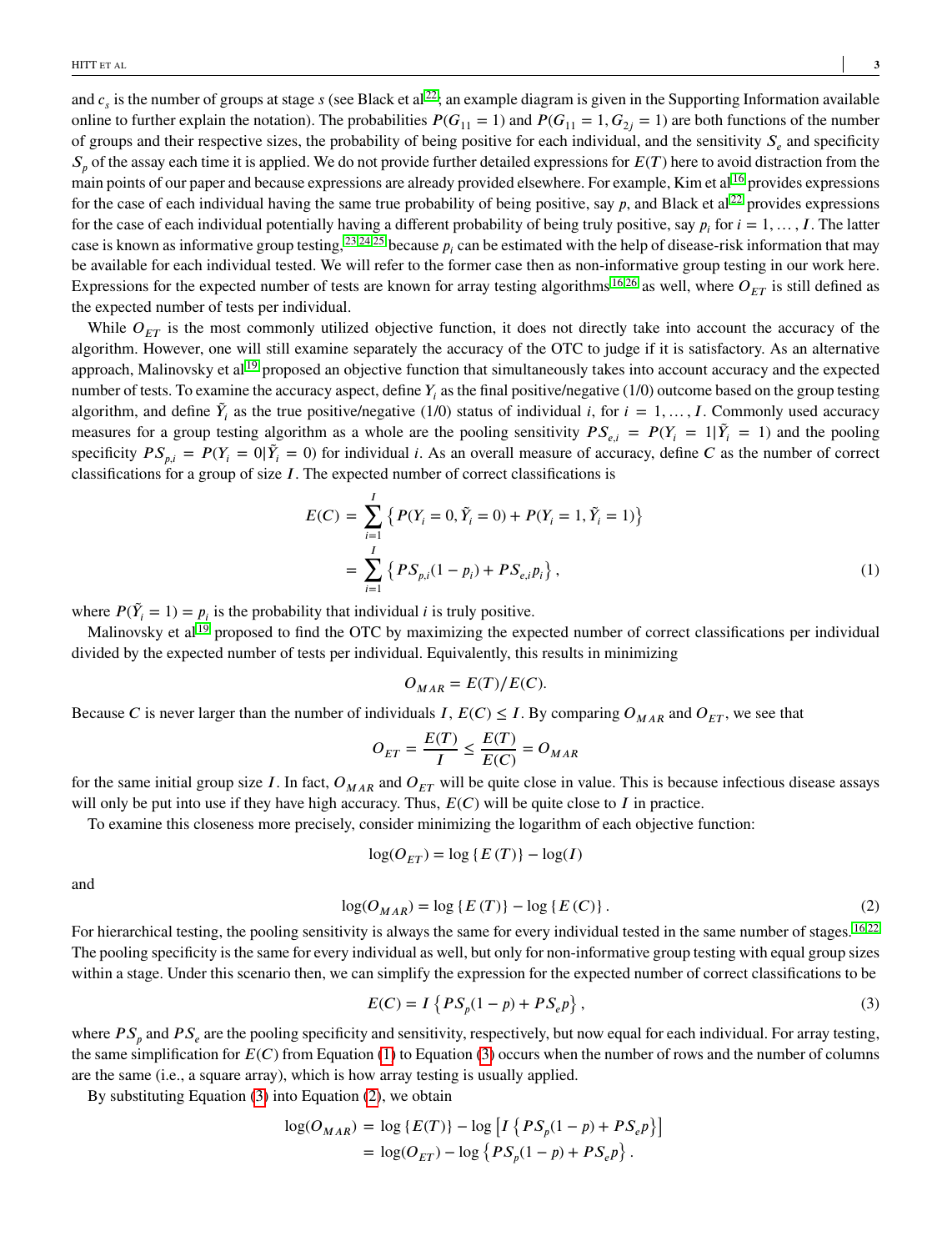Thus, any difference between the OTCs for the two objective functions is due to the "penalty" of

<span id="page-3-1"></span>
$$
\log\left\{PS_p(1-p) + PS_e p\right\}.
$$
\n(4)

Unfortunately, further definitive statements cannot be made regarding Equation [\(4\)](#page-3-1), and we are left with making general statements regarding what will happen most often. In particular, we see that the penalty places a large weight on  $PS_p$  in comparison to  $PS_e$  because *p* is small for realistic group testing applications. Also, because  $PS_p$  and  $PS_e$  tend to be close to 1 for realistic applications, the penalty tends to be close to 0. Thus,  $log(O_{MAR})$  will most often be close to  $log(O_{ET})$ .

## <span id="page-3-0"></span>**3. Comparisons**

Because definitive statements are not possible for Equation [\(4\)](#page-3-1) or for the more general cases of unequal group sizes and informative group testing, we provide in this section a thorough investigation of the OTCs when using the objective functions over a very large number of situations. For each of these situations, we calculate the OTCs along with corresponding operating characteristics. Our results for both non-informative and informative group testing algorithms are described next.

# **3.1. Non-informative group testing**

We include in this investigation the following group testing algorithms: two-stage hierarchical, three-stage hierarchical, array testing without a master pool (row and column groups are tested first, as described in Section [1\)](#page-0-0), and array testing with a master pool (all specimens in the array are tested together in one group before any row or column groups are formed). For the first three algorithms, we allow the initial group sizes to range from  $I = 3, \ldots, 40$ , but allow higher initial group sizes when the overall prevalence is very small (e.g.,  $p = 0.005$ ) so that the OTC does not include our arbitrary upper bound for *I*. For array testing with a master pool, we use the same range of group sizes for the row and column groups, leading to a maximum master pool size of  $I^2$ . All array testing algorithms use square arrays, and we account for potential testing ambiguities that can occur in arrays (e.g., a row tests positively without any columns testing positively) by the methods described in Kim et al. [16](#page-7-6) We apply these group testing algorithms over thirty different values of p ranging from 0.005 to 0.150 by 0.005 and over five separate sets of accuracy levels ( $S_e$  and  $S_p$  values range from 0.90 to 0.99). These values of p,  $S_e$ , and  $S_p$  are chosen because they correspond to when group testing is used for infectious disease testing. The assay accuracies are assumed to not change based on group size, meaning that the assays have been properly tested and calibrated for group testing.

Table [1](#page-9-0) displays the results for  $p = 0.01$ . The OTCs are the same for both objective functions when using the hierarchical algorithms. Some small differences between OTCs exist for the array testing algorithms, but the differences are not of practical importance. For example, examine the results for array testing without master pooling and  $S_e = S_p = 0.90$ . The expected number of tests and the pooling sensitivities are the same to four decimal places. The pooling specificities are also quite close. In practical terms, for a testing load of 100,000 individuals, there would be 98,267 correct negatives found when using the OTC for  $O_{ET}$  and 98,307 correct negatives found when using the OTC for  $O_{MAR}$ . While 40 additional false positives would result from the OTC for  $O_{ET}$ , these false positives would most likely be discovered from follow-up confirmatory testing that normally would occur. We also provide similar tables for  $p = 0.05$  and  $p = 0.10$  in the Supporting Information available on the publisher's website. These tables show only one case with differences between the OTCs.

Table [2](#page-10-0) summarizes the largest differences among the operating characteristics across all thirty different values of *p* included in our investigation. Most often, the OTCs found are the same for the two objective functions. When differences exist, these differences occur more often for smaller values of  $S_p$ , but again are not of practical importance. Overall, these findings help confirm what was strongly suspected in Section [2](#page-1-0) through our mathematical analysis. Namely, the objective functions lead to the same OTCs or OTCs with similar operating characteristics when differences exist.

#### <span id="page-3-2"></span>**3.2. Informative group testing**

We include in this investigation the following group testing algorithms: two-stage hierarchical implemented via the pool-specific optimal Dorfman (PSOD) method,  $27$  three-stage hierarchical,  $22$  and array testing without a master pool implemented via the gradient method.<sup>[26](#page-7-16)</sup> For the PSOD method, we use a block size of 50 and replace its greedy optimization algorithm with examination of all possible testing configurations. Array testing with a master pool is not included in our investigations because there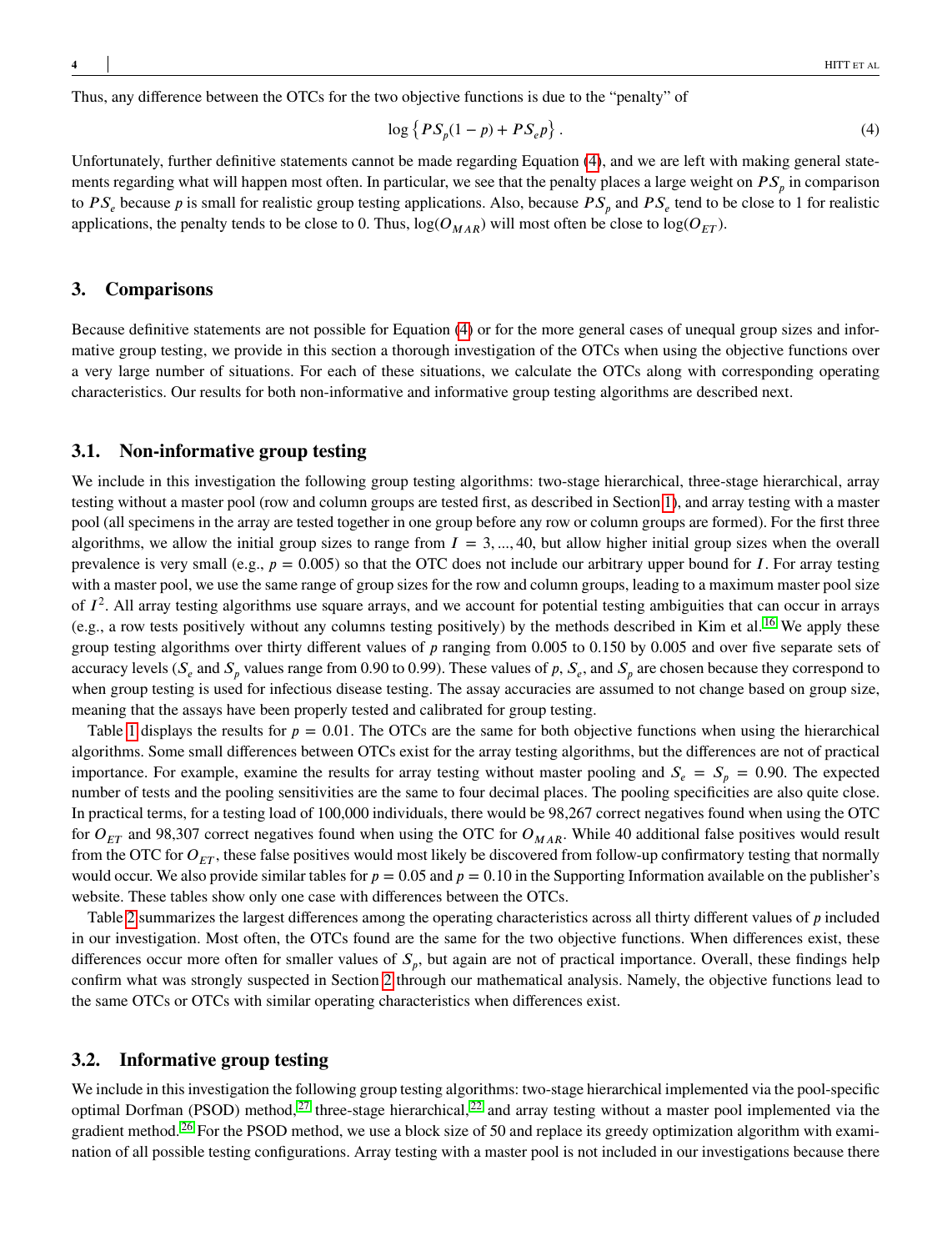have been no informative group testing algorithms proposed for it. We continue to allow the initial group sizes to range from  $I = 3, \dots, 40$  and allow for higher initial group sizes when the overall prevalence is very small.

To provide different levels of heterogeneity among the  $p_i$  for  $i = 1, ..., I$ , we use the expected value of order statistics from  $P_i \sim \text{beta} \{ \alpha, \alpha(1 - p)/p \}$  for  $i = 1, ..., I$  in the same manner as in Black et al. <sup>[22](#page-7-12)</sup> This beta distribution has  $E(P_i) = p$ , and we once again consider values of  $p$  ranging from 0.005 to 0.150 by 0.005. The amount of heterogeneity is controlled by  $\alpha$ , where lower levels indicate a larger amount of heterogeneity (see Black et al<sup>[22](#page-7-12)</sup> for further discussion regarding the choice of  $\alpha$ ).

Table [3](#page-11-0) displays the results for  $E(P_i) = 0.01$ , and the Supporting Information available on the publisher's website provides the results for  $E(P_i) = 0.05$  and  $E(P_i) = 0.10$ . The displayed pooling sensitivity,  $PS_e^W$ , and pooling specificity,  $PS_p^W$ , are weighted averages of individual pooling sensitivities and pooling specificities, respectively, for all individuals within the initial group for a hierarchical algorithm or within the entire array for an array testing algorithm. Expressions for these averages are provided in the Supporting Information on the publisher's website and are based on accuracy definitions given by Altman and Bland.<sup>[28](#page-7-18)</sup> The largest differences for each operating characteristic across all values of *p* are given in Table [4.](#page-12-0) Overall, while differences exist more often for some algorithms than in the non-informative group testing setting,  $O_{ET}$  and  $O_{MAR}$  still result in the same or very similar OTCs the majority of the time, and, when differences exist, the vast majority of the differences likely would not be of practical importance due to similar operating characteristic values.

For three-stage hierarchical, the maximum difference in  $PS_e$  for some settings, such as  $S_e = 0.90$  and  $S_p = 0.99$ , may be somewhat concerning at a first examination. Further investigation revealed that this occurred when the OTC for  $O_{MAR}$  had more sub-groups in the second stage of testing with a size of 1 than did the OTC for  $O_{ET}$ . This is important because 1) a third stage of testing is unnecessary for those individuals with a sub-group size of 1 in the second stage of testing; 2) pooling sensitivity for each individual is  $S_e^L$ , where *L* is the number of stages that the individual is tested within<sup>[22](#page-7-12)</sup>; and 3)  $PS_e^W$  is a weighted average of each individual's pooling sensitivity. Especially when *p* is large for three-stage hierarchical testing, the initial group size can be quite small, so each individual's pooling sensitivity plays a larger role in the weighted average. Thus, while there are some differences in the weighted averages of the pooling sensitivities, it is due to those few individuals who are not tested in the third stage. The individuals tested in the same number of stages still have the same pooling sensitivity values.

# <span id="page-4-0"></span>**4. Applications**

We present two different applications comparing the OTCs obtained from using  $O_{ET}$  or  $O_{MAR}$  for infectious disease testing. To find the OTC for these and other applications, the value of *p* or  $p_i$  for  $i = 1, ..., I$  is needed. Of course, these quantities would most likely be unknown. Instead, some type of past experience would be used by laboratories to estimate these quantities so that an "estimated" OTC could be chosen. Also to find the OTC, the values of  $S_e$  and  $S_p$  are needed because  $E(T)$  and the pooling sensitivities/specificities depend upon them. Laboratories can obtain these values from a number of sources, including internal validations, research articles, product inserts for assays, and summaries provided by organizations such as the Centers for Disease Control and Prevention (CDC) and the Association of Public Health Laboratories. For each source, the sensitivity and specificity are actually observed through taking a large sample. For instance, a set of known positive specimens may be tested to evaluate the sensitivity of an assay. Alternatively, clinical-based evaluations may be performed by applying the assay in practice and using other means to validate true positive/negative statuses. The observed sensitivities and specificities usually are treated as constants and sometimes confidence intervals are stated along with them. Our purpose in this section is not to evaluate these procedures but rather use the accuracy measures as they are in practice to determine OTCs.

Group testing is used widely for HIV testing in applications including blood donation screening<sup>[2](#page-6-1)</sup> and health surveillance via public health clinics  $14$ . Branson et al.  $29$  provided the CDC's recommendations for HIV testing by laboratories. To make these recommendations, the authors examined over 30 research articles and product inserts, and they included the sensitivities and specificities associated with each assay examined. Observed sensitivities ranged from 96*.*3% to 100%, and observed specificities ranged from 99*.*03% to 100%. For our investigation here, we use the lowest values in these ranges to find the OTC. Our reason for using these particular values is because differences between OTCs would most likely occur with the lowest accuracies. Table [5](#page-13-0) provides the OTCs from non-informative group testing algorithms. For these calculations, we use an overall HIV prevalence of  $p = 0.004$  based on CDC estimates of HIV<sup>[30](#page-7-20)</sup> and Census Bureau estimates of population<sup>[31](#page-8-0)</sup> in the United States from 2016. Overall, the table shows that  $O_{ET}$  and  $O_{MAR}$  lead to the same OTCs for all group testing algorithms considered. While the OTCs for array testing with master pooling are the same for  $O_{ET}$  and  $O_{MAR}$ , a master pool with a 44  $\times$  44 array may be too large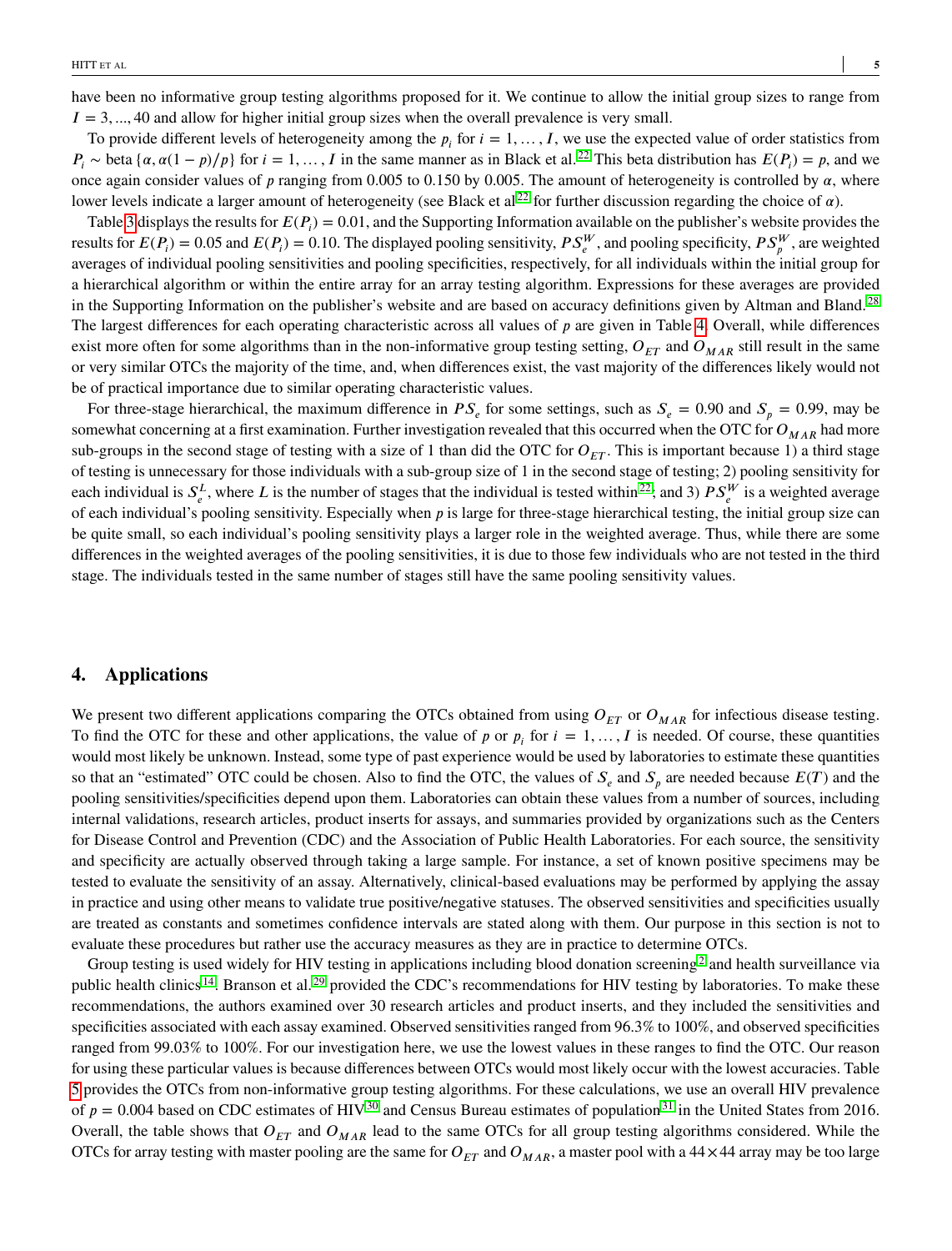to use in practice (the largest group size that we have seen used for HIV testing is  $128^{32}$  $128^{32}$  $128^{32}$ ). A laboratory may need to choose a sub-optimal array size for such a situation.

Group testing is used widely for chlamydia testing as well. High volumes of clinical specimens are tested each year in this manner by public health laboratories across the United States as part of statewide surveillance projects (e.g., see Lewis et al.  $^{24}$  $^{24}$  $^{24}$ and Bilder et al.<sup>[33](#page-8-2)</sup>). Black et al.<sup>[34](#page-8-3)</sup> examined the testing performed by the Nebraska Public Health Laboratory (NPHL) with the BD ProbeTec ET CT/GC Amplified DNA Assay. A main purpose of this paper was to evaluate how well an informative group testing algorithm could perform in comparison to their current implementation of individual testing. For our purpose here, we use the observed data from the urine specimen testing in 2009 to examine OTCs over a number of group testing algorithms. The overall observed chlamydia prevalence was 0.080 for females and 0.081 for males. We use these observed prevalences as our values for *p* when performing non-informative group testing by gender. To implement informative group testing, we used the beta distribution fits given by Black et al.<sup>[22](#page-7-12)</sup> for the individual probabilities of being positive  $p_i$  and implement methods similar to those in Section [3.2.](#page-3-2) We limit our maximum group sizes to be 20 due to large group sizes not being used in chlamydia testing <sup>[35](#page-8-4)</sup>. The NPHL provided assay sensitivities of  $S_e = 0.805$  and  $S_e = 0.93$  and specificities of  $S_n = 0.96$  and  $S_n = 0.95$  for females and males, respectively. This assay had an unusually low sensitivity for female urine specimens, and the laboratory eventually switched after that year to the Aptima Combo 2 Assay which has a much higher sensitivity  $(S_e = 0.947)^{36}$  $(S_e = 0.947)^{36}$  $(S_e = 0.947)^{36}$ . However, to be consistent with how the actual tests were performed, we use the accuracies for the BD assay. Table [6](#page-14-0) provides the OTCs for non-informative and informative group testing algorithms. Overall, the table shows that  $O_{ET}$  and  $O_{MAR}$  lead to the same OTCs for all non-informative group testing algorithms considered. While differences do exist for females when using informative hierarchical testing algorithms, these small differences likely would not be of practical importance.

# <span id="page-5-0"></span>**5. Conclusion**

We have shown that the choice between  $O_{ET}$  and  $O_{MAR}$  most often does not change the OTC, and even when the OTC is different, there are not practical differences in the operating characteristics. Therefore, our work helps to close the case on the recent controversy regarding objective functions: both can be used in practice because they lead to very similar results. Some individuals may prefer to state that they used  $O_{MAR}$  because it directly takes into account accuracy at the beginning of the process. However, we tend to favor the traditionally used  $O_{ET}$  for one main reason. Simply, laboratories need to know the number of tests to be expected and the corresponding costs involved. In many instances, the expected costs are directly proportional to the expected number of tests. While the expected number of tests could also be stated when using  $O_{MAR}$ , this seems to be an unnecessary extra step, especially for laboratory directors and technicians who choose the OTC.

It is important to emphasize that laboratories would not use  $O_{ET}$  without still looking at accuracy. Rather than incorporating accuracy within the objective function, they would find the OTC and then examine the accuracy associated with it. If the accuracy resulting from  $O_{ET}$  (or  $O_{MAR}$ ) was unsatisfactory, a new sub-optimal testing configuration would be chosen with accuracies that are acceptable. To help laboratories and those performing research in this area, we make available a set of R functions in the binGroup package that can be used to find the OTC or other suitable testing configurations by using  $O_{ET}$  and  $O_{MAR}$ . Examples of how to use these functions are available on our research website at<www.chrisbilder.com/grouptesting> and in the Supporting Information for this paper on the publisher's website.

Our evaluations of  $O_{ET}$  and  $O_{MAR}$  focus on realistic settings for infectious disease detection when group testing would be used. Thus, we focus on values of  $S_e$  and  $S_p$  close to 1 and small values of *p*. When smaller values of  $S_e$  and  $S_p$  and/or larger values of *p* are used, there can be differences in the OTCs and associated accuracy measures. For example, when  $S_e = 0.75$ ,  $S_n = 0.80$ , and  $p = 0.10$  for three-stage hierarchical testing, the OTC for  $O_{ET}$  has  $I = 15$  and second-stage group sizes of 5 for each sub-group. For these same settings, the OTC for  $O_{MAR}$  has  $I = 12$  and second-stage group sizes of 4 for each subgroup. However, the pooling sensitivity is only  $PS_e = 0.42$  for both testing configurations, which makes the use of group testing unrealistic for this situation.

Laboratories may need to limit the particular values of *I* for which the OTC is searched over, similar to what we did in Section [4](#page-4-0) for the chlamydia testing example. This may be due to physical constraints, such as a maximum group size that can be incorporated into an automated pooling platform. Also, this limit may be due to what is known as the "dilution effect" in group testing. Because specimens are pooled together, each individual specimen becomes a smaller part of the whole as the group size increases. This reduced portion can make it more difficult for an assay to identify its target, which in turn lowers its sensitivity. Laboratories may need to place an upper limit on *I* in this type of situation. Properly calibrated tests are needed whenever group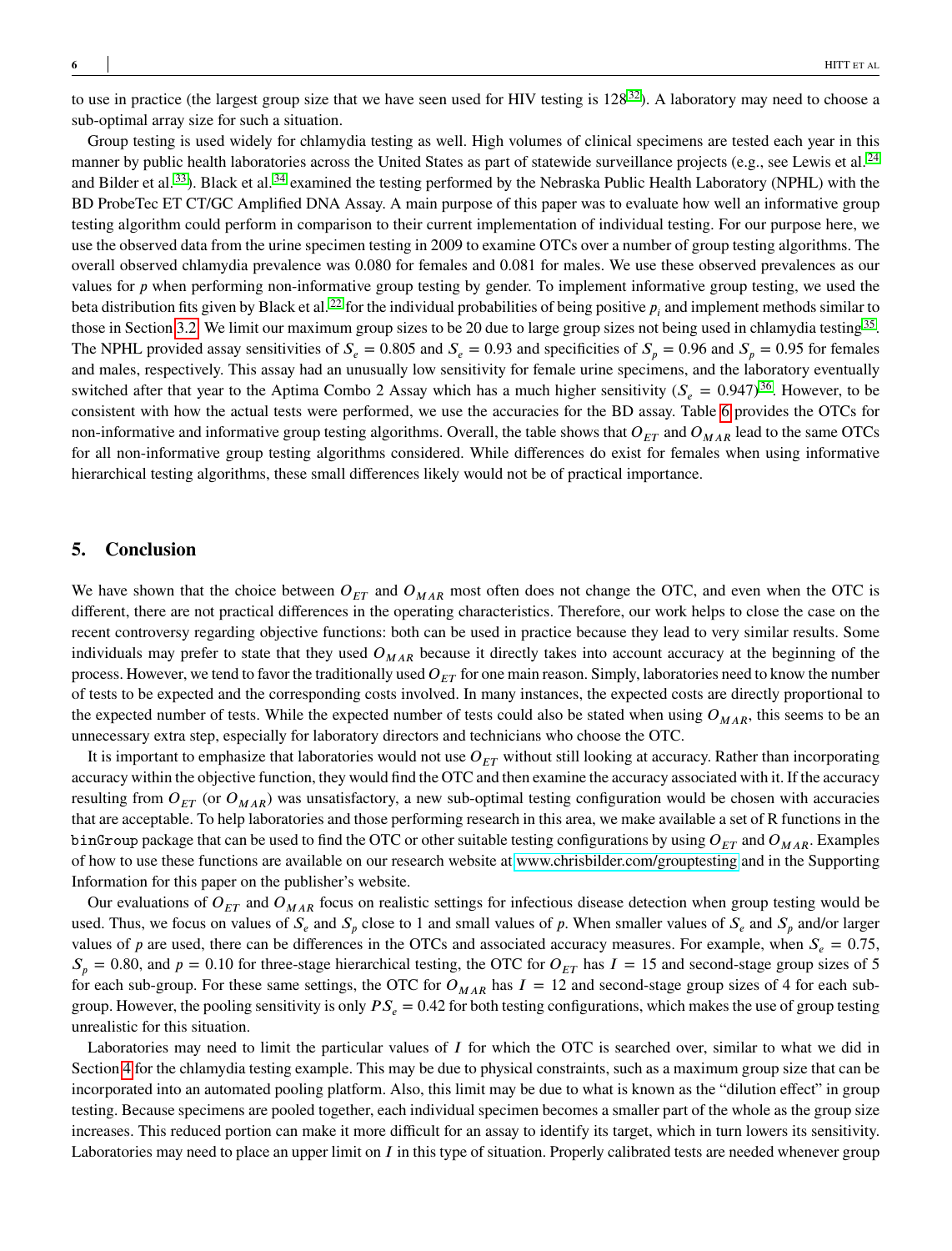testing is used to make sure the dilution effect does not become a problem. Fortunately, the dilution effect is now much less likely to occur due to modern nucleic acid amplification testing methods.

There are other objective functions that could be used. For example, Malinovsky et al <sup>[19](#page-7-9)</sup> considered maximizing  $E(C/T)$ , but concluded this to be inferior to  $O_{MAR}$ . Therefore, we focused only on their  $O_{MAR}$  proposal in our paper. Objective functions can include penalties for making classification errors. For example, Graff and Roeloffs<sup>[37](#page-8-6)</sup> proposed using an objective function that is a linear combination of the expected number of tests, the number of misclassified negatives, and the number of misclassified positives. Subjectively chosen weights are used with the misclassification measures to increase or decrease their importance. As would be expected, there will be weights then that result in an OTC which is quite different than what would be obtained from using  $O_{FT}$  and  $O_{MAR}$ . We provide examples in the Supporting Information illustrating these differences. However, the subjectiveness of these weights can depend on the infectious disease, the laboratory, or even particular individuals at a laboratory. Therefore, for general applications and research settings, it is difficult to use this or similar types of objective functions. We say this by no means to diminish the importance of taking into account the misclassification type. Because of its importance for specific applications, we provide tools in our binGroup package to find the OTC in those situations when this type of control is necessary. Examples are provided again on our research website and in the Supporting Information.

#### **ACKNOWLEDGEMENTS**

This research was supported by Grant R01 AI121351 from the National Institutes of Health. The authors thank their colleagues at the CDC, Innovative Blood Resources, the Nebraska Public Health Laboratory, the Nebraska Veterinary Diagnostic Center, and the State Hygienic Laboratory at the University of Iowa for their discussions and collaboration to make infectious disease testing more efficient. The authors also thank the referees for helping to improve this paper.

#### **References**

- <span id="page-6-0"></span>1. Dorfman R. The detection of defective members of large populations. *The Annals of Mathematical Statistics* 1943; 14(4): 436–440.
- <span id="page-6-1"></span>2. American Red Cross . Infectious disease testing. 2019. https://www.redcrossblood.org/biomedical-services/blooddiagnostic-testing/blood-testing.html. Accessed May 26, 2019.
- <span id="page-6-2"></span>3. Kim SB, Kim HW, Kim HS, et al. Pooled nucleic acid testing to identify antiretroviral treatment failure during HIV infection in Seoul, South Korea. *Scandinavian Journal of Infectious Diseases* 2014; 46(2): 136–40.
- <span id="page-6-3"></span>4. Tilghman M, Tsai D, Buene TP, et al. Pooled nucleic acid testing to detect antiretroviral treatment failure in HIV-infected patients in Mozambique. *Journal of Acquired Immune Deficiency Syndromes* 2015; 70(3): 256–61.
- <span id="page-6-4"></span>5. Papp JR, Schachter J, Gaydos CA, Van Der Pol B. Recommendations for the laboratory-based detection of Chlamydia trachomatis and Neisseria gonorrhoeae-2014. Tech. Rep. RR-02, Centers for Disease Control and Prevention; Atlanta, GA: 2014.
- <span id="page-6-5"></span>6. Hourfar MK, Themann A, Eickmann M, et al. Blood screening for influenza. *Emerging Infectious Diseases* 2007; 13(7): 1081–1083.
- <span id="page-6-6"></span>7. Græsbøll K, Andresen LO, Halasa T, Toft N. Opportunities and challenges when pooling milk samples using ELISA. *Preventive Veterinary Medicine* 2017; 139: 93–98.
- <span id="page-6-7"></span>8. Abdellrazeq G, El-Naggar M, Khallel S, Gamal-Eldin A. Detection of Mycobacterium avium subsp. paratuberculosis from cattle and buffaloes in Egypt using traditional culture, serological and molecular based methods. *Veterinary World* 2014; 7(8): 586–593.
- <span id="page-6-8"></span>9. Khan SA, Chowdhury P, Choudhury P, Dutta P. Detection of West Nile virus in six mosquito species in synchrony with seroconversion among sentinel chickens in India. *Parasites & Vectors* 2017; 10(1): 13.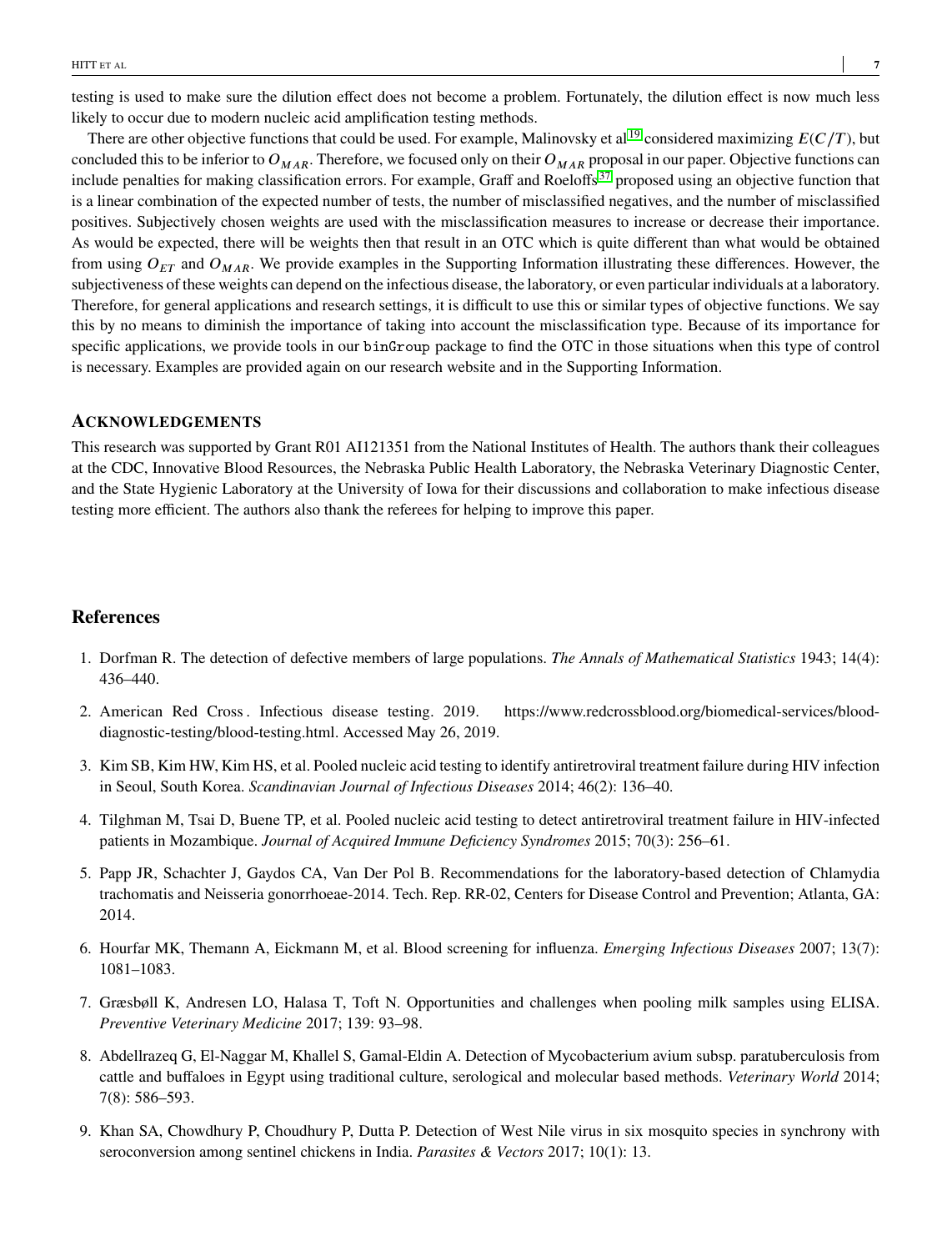- <span id="page-7-0"></span>10. Pasquali F, De Cesare A, Valero A, Olsen JE, Manfreda G. Improvement of sampling plans for Salmonella detection in pooled table eggs by use of real-time PCR. *International Journal of Food Microbiology* 2014; 184: 31–34.
- <span id="page-7-1"></span>11. Kainkaryam RM, Woolf PJ. Pooling in high-throughput drug screening. *Current Opinion in Drug Discovery and Development* 2009; 12(3): 339–350.
- <span id="page-7-2"></span>12. Lo C, Liu M, Lynch JP, Gilbert AC. Efficient sensor fault detection using combinatorial group testing. *2013 IEEE International Conference on Distributed Computing in Sensor Systems (DCOSS)* 2013: 199–206. IEEE.
- <span id="page-7-3"></span>13. Quinn TC, Brookmeyer R, Kline R, et al. Feasibility of pooling sera for HIV-1 viral RNA to diagnose acute primary HIV-1 infection and estimate HIV incidence. *AIDS* 2000; 14(17): 2751–2757.
- <span id="page-7-4"></span>14. Sherlock M, Zetola N, Klausner J. Routine detection of acute HIV infection through RNA pooling: survey of current practice in the United States. *Sexually Transmitted Diseases* 2007; 34: 314–316.
- <span id="page-7-5"></span>15. Phatarfod RM, Sudbury A. The use of a square array scheme in blood testing. *Statistics in Medicine* 1994; 13(22): 2337– 2343.
- <span id="page-7-6"></span>16. Kim HY, Hudgens MG, Dreyfuss JM, Westreich DJ, Pilcher CD. Comparison of group testing algorithms for case identification in the presence of test error. *Biometrics* 2007; 63(4): 1152–1163.
- <span id="page-7-7"></span>17. Hughes-Oliver JM. Pooling experiments for blood screening and drug discovery. In: Dean A, Lewis S., eds. *Screening: Methods for Experimentation in Industry, Drug Discovery, and Genetics* New York, NY: Springer. 2006 (pp. 48–68).
- <span id="page-7-8"></span>18. Bilder CR. Group testing for identification. *Wiley StatsRef: Statistics Reference Online*: 1–11. https://doi.org/10.1002/9781118445112.stat08227.
- <span id="page-7-9"></span>19. Malinovsky Y, Albert PS, Roy A. Reader reaction: a note on the evaluation of group testing algorithms in the presence of misclassification. *Biometrics* 2016; 72(1): 299–302.
- <span id="page-7-10"></span>20. Hudgens MG. Rejoinder to 'Reader reaction: a note on the evaluation of group testing algorithms in the presence of misclassification'. *Biometrics* 2016; 72(1): 304.
- <span id="page-7-11"></span>21. McMahan CS, Tebbs JM, Bilder CR. Rejoinder to 'Reader reaction: a note on the evaluation of group testing algorithms in the presence of misclassification'. *Biometrics* 2016; 72(1): 303–304.
- <span id="page-7-12"></span>22. Black MS, Bilder CR, Tebbs JM. Optimal retesting configurations for hierarchical group testing. *Journal of the Royal Statistical Society. Series C: Applied Statistics* 2015; 64(4): 693–710.
- <span id="page-7-13"></span>23. Bilder CR, Tebbs JM, Chen P. Informative retesting. *Journal of the American Statistical Association* 2010; 105(491): 942– 955.
- <span id="page-7-14"></span>24. Lewis JL, Lockary VM, Kobic S. Cost savings and increased efficiency using a stratified specimen pooling strategy for Chlamydia trachomatis and Neisseria gonorrhoeae. *Sexually Transmitted Diseases* 2012; 39(1): 46–48.
- <span id="page-7-15"></span>25. Bilder CR, Tebbs JM. Pooled-testing procedures for screening high volume clinical specimens in heterogeneous populations. *Statistics in Medicine* 2012; 31(27): 3261–3268.
- <span id="page-7-16"></span>26. McMahan CS, Tebbs JM, Bilder CR. Two-dimensional informative array testing. *Biometrics* 2012; 68(3): 793–804.
- <span id="page-7-17"></span>27. McMahan CS, Tebbs JM, Bilder CR. Informative Dorfman screening. *Biometrics* 2012; 68(1): 287–296.
- <span id="page-7-18"></span>28. Altman D, Bland J. Diagnostic tests 1: sensitivity and specificity. *BMJ* 1994; 308: 1552.
- <span id="page-7-19"></span>29. Branson BM, Owen SM, Wesolowski LG, et al. Laboratory testing for the diagnosis of HIV infection: updated recommendations. 2014. http://stacks.cdc.gov/view/cdc/23447, Accessed May 26, 2019.
- <span id="page-7-20"></span>30. Centers for Disease Control and Prevention. Estimated HIV incidence and prevalence in the United States, 2010-2016. HIV Surveillance Supplemental Report 2019; 24 (No. 1). 2019. http://www.cdc.gov/hiv/library/reports/hiv-surveillance.html. Published February 2019. Accessed May 26, 2019.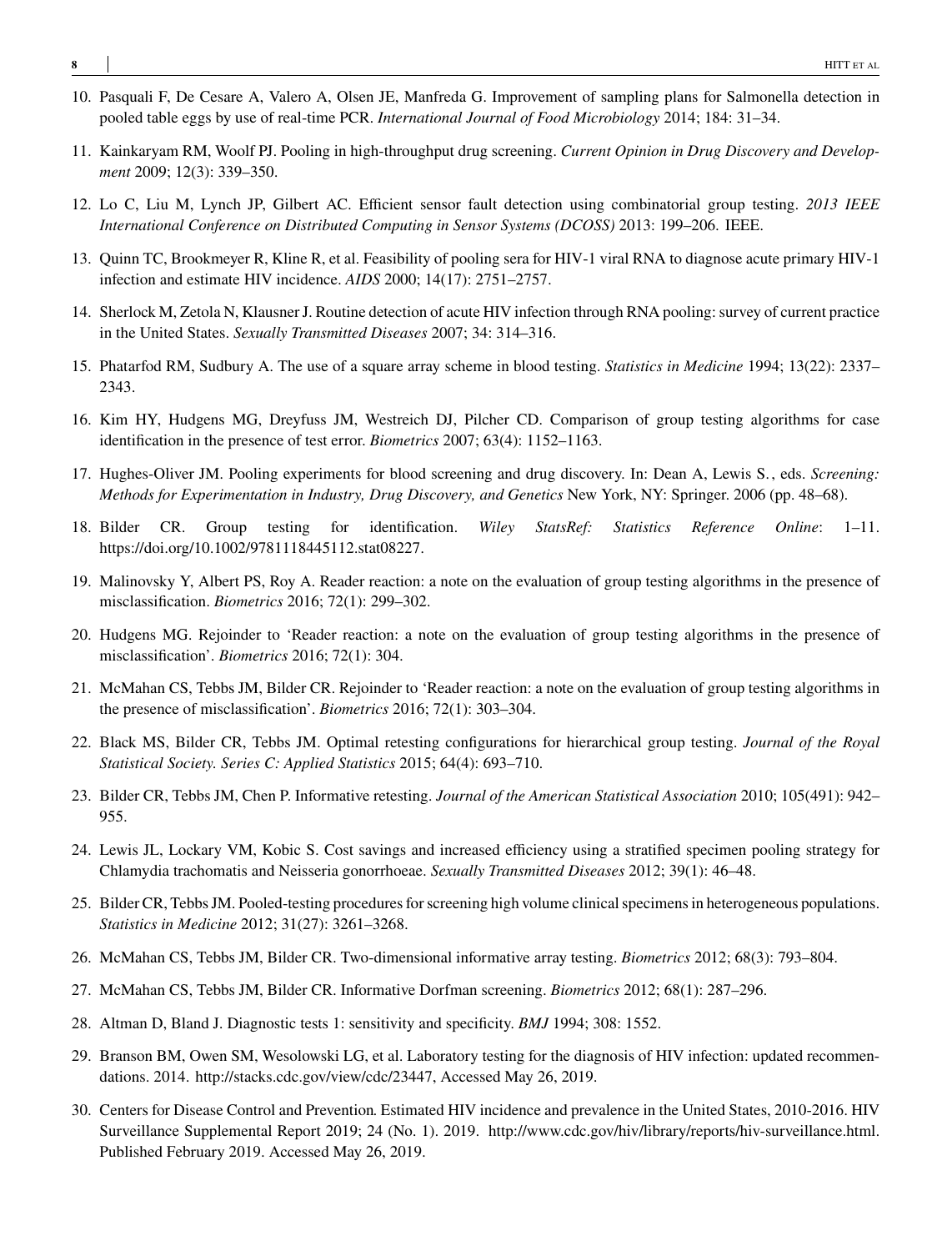- <span id="page-8-0"></span>31. U.S. Census Bureau, Population Division. Annual Estimates of the Resident Population: April 1, 2010 to July 1, 2018. 2018. https://www.census.gov/data/tables/time-series/demo/popest/2010s-national-total.html. Released December 2018. Accessed May 26, 2019.
- <span id="page-8-1"></span>32. Sullivan TJ, Patel P, Hutchinson A, Ethridge SF, Parker MM. Evaluation of pooling strategies for acute HIV-1 infection screening using nucleic acid amplification testing. *Journal of Clinical Microbiology* 2011; 49(10): 3667–3668.
- <span id="page-8-2"></span>33. Bilder CR, Tebbs JM, McMahan CS. Informative group testing for multiplex assays. *Biometrics* 2019; 75(1): 278–288.
- <span id="page-8-3"></span>34. Black MS, Bilder CR, Tebbs JM. Group testing in heterogeneous populations by using halving algorithms. *Journal of the Royal Statistical Society. Series C: Applied Statistics* 2012; 61(2): 277–290.
- <span id="page-8-4"></span>35. Mund M, Sander G, Potthoff P, Schicht H, Matthias K. Introduction of Chlamydia trachomatis screening for young women in Germany. *Journal der Deutschen Dermatologischen Gesellschaft* 2008; 6(12): 1032–1037.
- <span id="page-8-5"></span>36. Food and Drug Administration . Gen-Probe® Aptima Combo 2® Assay Package Insert. 2018. https://www.fda.gov/media/74033/download. Accessed May 26, 2019.
- <span id="page-8-6"></span>37. Graff LE, Roeloffs R. Group testing in the presence of test error; an extension of the Dorfman procedure. *Technometrics* 1972; 14(1): 113–122.

# **SUPPORTING INFORMATION**

Additional supporting information may be found online in the Supporting Information section at the end of the article.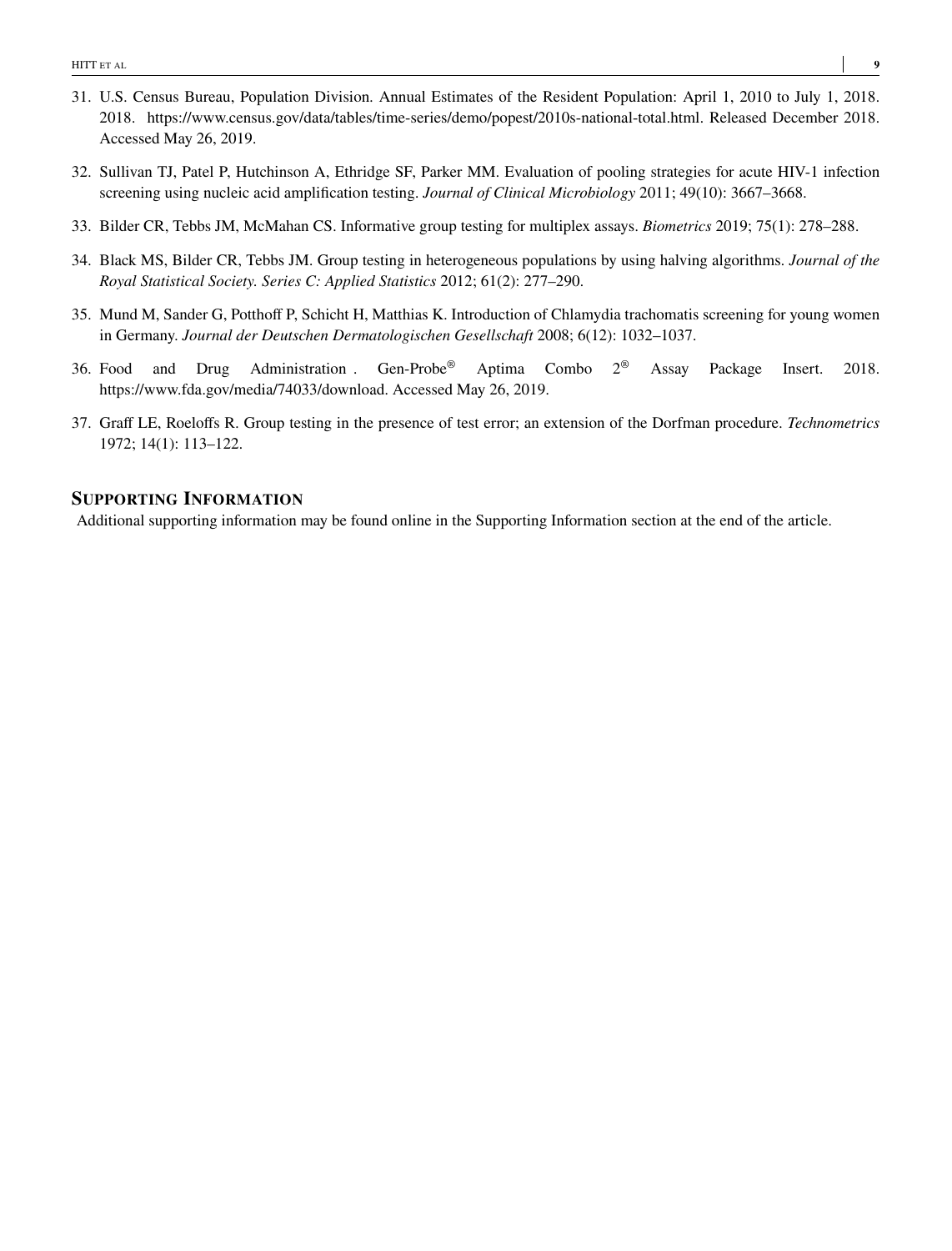|                |       |       | Objective             |                   |        |             |        |
|----------------|-------|-------|-----------------------|-------------------|--------|-------------|--------|
| Algorithm      | $S_e$ | $S_n$ | function              | <b>OTC</b>        | E(T)/I | $PS_{\rho}$ | $PS_r$ |
|                | 0.99  | 0.99  | ${\cal O}_{ET}$       | $11 - 1$          | 0.2035 | 0.9801      | 0.9990 |
|                |       |       | $O_{M\underline{AR}}$ | $11 - 1$          | 0.2035 | 0.9801      | 0.9990 |
|                | 0.95  | 0.95  | ${\cal O}_{ET}$       | $\overline{11-1}$ | 0.2351 | 0.9025      | 0.9932 |
|                |       |       | $O_{\underline{MAR}}$ | $11 - 1$          | 0.2351 | 0.9025      | 0.9932 |
| Two-stage      | 0.90  | 0.90  | $O_{ET}$              | $12 - 1$          | 0.2742 | 0.8100      | 0.9816 |
| hierarchical   |       |       | $O_{\underline{MAR}}$ | $12 - 1$          | 0.2742 | 0.8100      | 0.9816 |
|                | 0.99  | 0.90  | ${\cal O}_{ET}$       | $11 - 1$          | 0.2841 | 0.9801      | 0.9815 |
|                |       |       | $O_{M\underline{AR}}$ | $11 - 1$          | 0.2841 | 0.9801      | 0.9815 |
|                | 0.90  | 0.99  | ${\cal O}_{ET}$       | $11 - 1$          | 0.1941 | 0.8100      | 0.9990 |
|                |       |       | $O_{\text{MAR}}$      | $11 - 1$          | 0.1941 | 0.8100      | 0.9990 |
|                | 0.99  | 0.99  | ${\cal O}_{ET}$       | $25 - 5 - 1$      | 0.1354 | 0.9703      | 0.9996 |
|                |       |       | $O_{MAR}$             | $25 - 5 - 1$      | 0.1354 | 0.9703      | 0.9996 |
|                | 0.95  | 0.95  | ${\cal O}_{ET}$       | $24-6-1$          | 0.1443 | 0.8574      | 0.9973 |
|                |       |       | $O_{\underline{MAR}}$ | $24 - 6 - 1$      | 0.1443 | 0.8574      | 0.9973 |
| Three-stage    | 0.90  | 0.90  | $O_{ET}$              | $24-6-1$          | 0.1562 | 0.7290      | 0.9938 |
| hierarchical   |       |       | $O_{\underline{MAR}}$ | $24-6-1$          | 0.1562 | 0.7290      | 0.9938 |
|                | 0.99  | 0.90  | ${\cal O}_{ET}$       | $24-6-1$          | 0.1708 | 0.9703      | 0.9928 |
|                |       |       | $O_{\underline{MAR}}$ | $24-6-1$          | 0.1708 | 0.9703      | 0.9928 |
|                | 0.90  | 0.99  | ${\cal O}_{ET}$       | $25 - 5 - 1$      | 0.1229 | 0.7290      | 0.9997 |
|                |       |       | $O_{\text{MAR}}$      | $25 - 5 - 1$      | 0.1229 | 0.7290      | 0.9997 |
|                | 0.99  | 0.99  | $O_{ET}$              | $25 - 1$          | 0.1378 | 0.9703      | 0.9995 |
|                |       |       | $O_{M\underline{AR}}$ | $25 - 1$          | 0.1378 | 0.9703      | 0.9995 |
|                | 0.95  | 0.95  | $O_{ET}$              | $25 - 1$          | 0.1475 | 0.8575      | 0.9970 |
|                |       |       | $O_{M\underline{AR}}$ | $24 - 1$          | 0.1475 | 0.8575      | 0.9972 |
| Array w/o      | 0.90  | 0.90  | ${\cal O}_{ET}$       | $25 - 1$          | 0.1611 | 0.7291      | 0.9926 |
| master pooling |       |       | $O_{\underline{MAR}}$ | $24 - 1$          | 0.1611 | 0.7291      | 0.9930 |
|                | 0.99  | 0.90  | $O_{ET}$              | $\overline{23-1}$ | 0.1726 | 0.9703      | 0.9923 |
|                |       |       | $O_{\underline{MAR}}$ | $23 - 1$          | 0.1726 | 0.9703      | 0.9923 |
|                | 0.90  | 0.99  | ${\cal O}_{ET}$       | $27 - 1$          | 0.1279 | 0.7292      | 0.9995 |
|                |       |       | $O_{\underline{MAR}}$ | $27 - 1$          | 0.1279 | 0.7292      | 0.9995 |
|                | 0.99  | 0.99  | $O_{ET}$              | $625 - 25 - 1$    | 0.1364 | 0.9606      | 0.9995 |
|                |       |       | $O_{\underline{MAR}}$ | $625 - 25 - 1$    | 0.1364 | 0.9606      | 0.9995 |
|                |       | 0.95  | ${\cal O}_{ET}$       | $625 - 25 - 1$    | 0.1402 | 0.8146      | 0.9972 |
|                | 0.95  |       | $O_{M\underline{AR}}$ | 576-24-1          | 0.1402 | 0.8146      | 0.9974 |
| Array w/       |       |       | ${\cal O}_{ET}$       | $625 - 25 - 1$    | 0.1450 | 0.6562      | 0.9934 |
| master pooling | 0.90  | 0.90  | $O_{\underline{MAR}}$ | 576-24-1          | 0.1450 | 0.6562      | 0.9937 |
|                |       |       | ${\cal O}_{ET}$       | 529-23-1          | 0.1708 | 0.9606      | 0.9924 |
|                | 0.99  | 0.90  | $O_{MAR}$             | 529-23-1          | 0.1708 | 0.9606      | 0.9924 |
|                |       |       | $O_{ET}$              | 729-27-1          | 0.1151 | 0.6563      | 0.9996 |
|                | 0.90  | 0.99  | $O_{\underline{MAR}}$ | 729-27-1          | 0.1151 | 0.6563      | 0.9996 |
|                |       |       |                       |                   |        |             |        |

<span id="page-9-0"></span>**TABLE 1** OTC summary for  $p = 0.01$  under non-informative group testing. Equally sized groups are optimal at each stage; thus, an OTC of "24-6-1" means that stage 1 has a group of size 24, stage 2 has four groups of size 6, and stage 3 has twenty-four groups of size 1. Differences between  $O_{ET}$  and  $O_{MAR}$  are highlighted.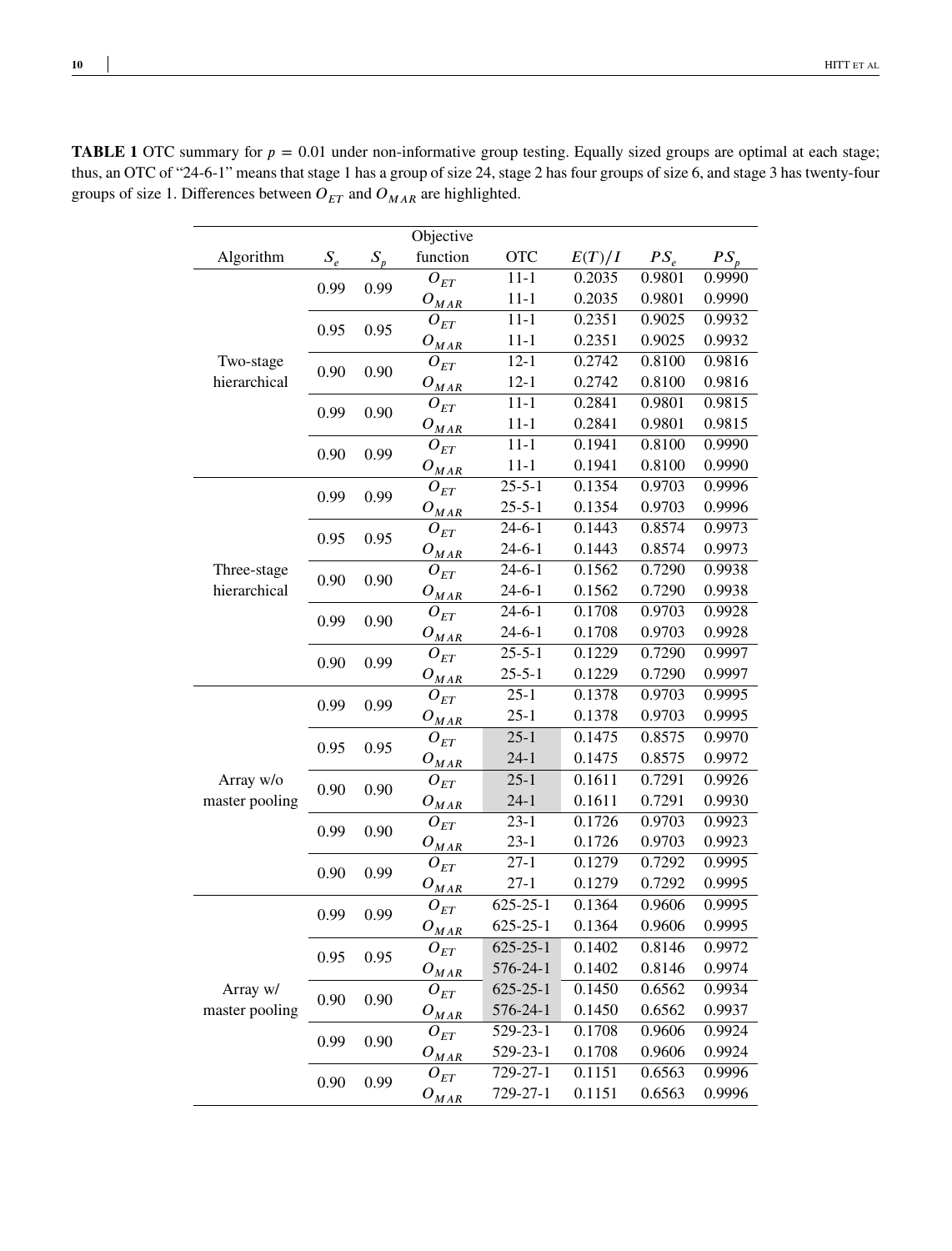<span id="page-10-0"></span>**TABLE 2** Largest differences between operating characteristics for OTCs under non-informative group testing. Values of *p* range from 0.005 to 0.150 by 0.005. The frequency column denotes the number of times a different OTC was found for  $O_{ET}$  and  $O_{MAR}$  among these values of *p*. Differences between operating characteristics are rounded to four decimal places. Note that the operating characteristic value for  $O_{ET}$  is always subtracted from the operating characteristic value for  $O_{MAR}$ . Thus, a negative value (indicated with parentheses) means that the value for  $O_{ET}$  was larger than the value for  $O_{MAR}$ .

|                             |       |       |                |        | Largest difference |          |
|-----------------------------|-------|-------|----------------|--------|--------------------|----------|
| Algorithm                   | $S_e$ | $S_p$ | Frequency      | E(T)/I | $PS_{\rho}$        | $PS_{n}$ |
|                             | 0.99  | 0.99  | 0              |        |                    |          |
|                             | 0.95  | 0.95  | 3              | 0.0018 | 0.0000             | 0.0049   |
| Two-stage<br>hierarchical   | 0.90  | 0.90  | 4              | 0.0023 | 0.0000             | 0.0054   |
|                             | 0.99  | 0.90  | 7              | 0.0056 | 0.0000             | 0.0096   |
|                             | 0.90  | 0.99  | $\theta$       |        |                    |          |
|                             | 0.99  | 0.99  | $\overline{0}$ |        |                    |          |
|                             | 0.95  | 0.95  | 1              | 0.0014 | 0.0000             | 0.0051   |
| Three-stage<br>hierarchical | 0.90  | 0.90  | 3              | 0.0015 | 0.0000             | 0.0049   |
|                             | 0.99  | 0.90  | 7              | 0.0041 | (0.0098)           | 0.0136   |
|                             | 0.90  | 0.99  | 1              | 0.0000 | 0.0000             | 0.0002   |
|                             | 0.99  | 0.99  | $\overline{0}$ |        |                    |          |
|                             | 0.95  | 0.95  | 5              | 0.0010 | 0.0018             | 0.0026   |
| Array w/o                   | 0.90  | 0.90  | 8              | 0.0028 | 0.0022             | 0.0054   |
| master pooling              | 0.99  | 0.90  | 5              | 0.0043 | 0.0005             | 0.0076   |
|                             | 0.90  | 0.99  | 1              | 0.0000 | 0.0006             | 0.0001   |
|                             | 0.99  | 0.99  | $\overline{2}$ | 0.0005 | 0.0006             | 0.0008   |
|                             | 0.95  | 0.95  | 4              | 0.0012 | 0.0017             | 0.0026   |
| Array w/ master             | 0.90  | 0.90  | 8              | 0.0015 | 0.0018             | 0.0051   |
| pooling                     | 0.99  | 0.90  | 5              | 0.0048 | 0.0005             | 0.0077   |
|                             | 0.90  | 0.99  | 2              | 0.0003 | 0.0026             | 0.0005   |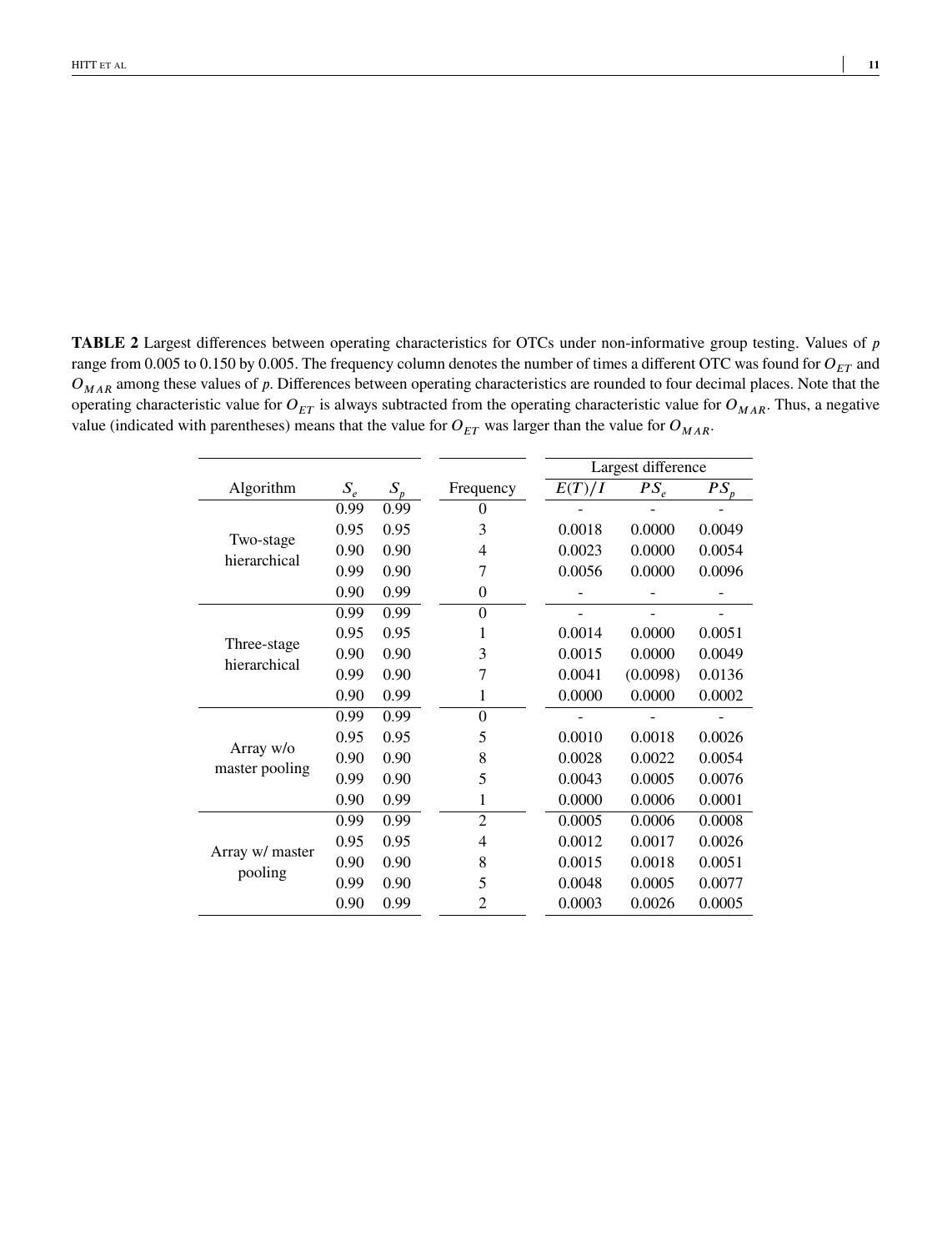<span id="page-11-0"></span>**TABLE 3** OTC summary for  $E(P_i) = 0.01$  under informative group testing. Multiple initial group sizes for two-stage hierarchical algorithms are found within a block size of 50, so they are not displayed here. The full OTCs are provided in the Supporting Information available on the publisher's website. Differences between  $O_{ET}$  and  $O_{MA}$  are highlighted.  $E(P_i) = 0.01$  under informative group testing. Multiple initial group sizes for two-stage hierarchical algorithms are found within a block size of 50, so they are not displayed here. The full OTCs are provided in the Supporting Information available on the publisher's website. Differences between **TABLE 3** OTC summary for  $O_{M \, A R}$  are highlighted.

|                |       |       |                                |               | $\mathcal{C}$<br>$\alpha =$ |          |              |                             | $\alpha = 0.5$ |          |              |
|----------------|-------|-------|--------------------------------|---------------|-----------------------------|----------|--------------|-----------------------------|----------------|----------|--------------|
|                |       |       | Objective                      | Initial group |                             |          |              | Initial group               |                |          |              |
| Algorithm      | $S_e$ | $S_p$ | function                       | size for OTC  | E(T)/I                      | $PS^W_s$ | $PS^W_\star$ | size for OTC                | E(T)/I         | $PS_e^W$ | $PS^W_\star$ |
|                | 0.99  | 6.0   | $\overset{\_}{O}_{ET}$         |               | 0.1947                      | 0.9801   | 0.999        |                             | 0.1683         | 0.9801   | 0.9992       |
|                |       |       | $O_{MAR}$                      | J.            | 0.1947                      | 0.9801   | 0.9991       |                             | 0.1683         | 0.9801   | 0.9992       |
|                | 0.95  | 0.95  | $O_{ET}$                       |               | 0.2264                      | 0.9025   | 0.9931       |                             | 0.2019         | 0.9025   | 0.9943       |
|                |       |       | $O_{\underline{MAR}}$          |               | 0.2264                      | 0.9025   | 0.9931       |                             | 0.2019         | 0.9025   | 0.9943       |
| Two-stage      | 0.90  | 0.90  | $\overline{\mathcal{O}}_{ET}$  |               | 0.2657                      | 0.8100   | 0.9822       |                             | 0.2439         | 0.8100   | 0.9843       |
| hierarchical   |       |       | $O_{\underline{MAR}}$          |               | 0.2657                      | 0.8100   | 0.9822       |                             | 0.2439         | 0.8100   | 0.9843       |
|                | 6.0   | 0.90  | $\sigma_{\!F\!T}$              |               | 0.2754                      | 0.9801   | 0.9813       |                             | 0.2511         | 0.9801   | 0.9837       |
|                |       |       | $O_{\underline{MAR}}$          |               | 0.2754                      | 0.9801   | 0.9813       |                             | 0.2511         | 0.9801   | 0.9837       |
|                | 0.90  | 6.0   | $\overline{o}_{ET}$            | $\mathbf I$   | 0.1854                      | 0.8100   | 0.9990       |                             | 0.1611         | 0.8100   | 0.9993       |
|                |       |       | $O_{\underline{MAR}}$          |               | 0.1854                      | 0.8100   | 0.9990       |                             | 0.1611         | 0.8100   | 0.9993       |
|                | 0.99  | 6.0   | $\overset{\_}{O}_{ET}$         | $\delta$      | 0.1285                      | 0.9703   | 0.996        | 33                          | 0.1197         | 0.9703   | 0.9996       |
|                |       |       | $O_{\underline{MAR}}$          | $\delta$      | 0.1285                      | 0.9703   | 0.9996       | 33                          | 0.1197         | 0.9703   | 0.9996       |
|                | 0.95  |       | $\overline{\overline{O}}_{ET}$ | $\delta$      | 0.1375                      | 0.8574   | 0.9974       | 28                          | 0.1291         | 0.8574   | 0.9977       |
|                |       | 0.95  | $O_{\underline{MAR}}$          | $\delta$      | 0.1375                      | 0.8574   | 0.9974       | 28                          | 0.1291         | 0.8574   | 0.9977       |
| Three-stage    | 0.90  | 0.90  | $o_{\scriptscriptstyle ET}$    | $\delta$      | 0.1497                      | 0.7290   | 0.9939       | $\mathcal{L}^{\mathcal{O}}$ | 0.1422         | 0.7290   | 0.9942       |
| hierarchical   |       |       | $O_{\underline{MAR}}$          | $\delta$      | 0.1497                      | 0.7290   | 0.9939       | $\mathfrak{S}$              | 0.1422         | 0.7290   | 0.9942       |
|                | 0.99  | 0.90  | $O_{ET}$                       | $\delta$      | 0.1638                      | 0.9703   | 0.9930       | 28                          | 0.1554         | 0.9703   | 0.9935       |
|                |       |       | $O_{\underline{MAR}}$          | 26            | 0.1638                      | 0.9703   | 0.9930       | 28                          | 0.1554         | 0.9703   | 0.9935       |
|                | 0.90  | 0.99  | $\overline{O}_{ET}$            | $\delta$      | 0.1168                      | 0.7290   | 0.9997       | 37                          | 0.1078         | 0.7290   | 0.9997       |
|                |       |       | $O_{\underline{MAR}}$          | $\delta$      | 0.1168                      | 0.7290   | 0.9997       | 37                          | 0.1078         | 0.7290   | 0.9997       |
|                | 0.99  | 0.99  | $\sigma_{ET}$                  | 25            | 0.1349                      | 0.9703   | 0.9995       | 28                          | 0.1277         | 0.9703   | 0.9995       |
|                |       |       | $O_{\underline{MAR}}$          | 25            | 0.1349                      | 0.9703   | 0.9995       | 28                          | 0.1277         | 0.9703   | 0.9995       |
|                | 0.95  | 0.95  | $\overline{O}_{ET}$            | 25            | 0.1448                      | 0.8575   | 0.9972       | 28                          | 0.1379         | 0.8574   | 0.9971       |
|                |       |       | $O_{\underline{MAR}}$          | 25            | 0.1448                      | 0.8575   | 0.9972       | 27                          | 0.1379         | 0.8574   | 0.9972       |
| Array w/o      | 0.90  | 0.90  | $O_{ET}$                       | 25            | 0.1585                      | 0.7291   | 0.9929       | 28                          | 0.1519         | 0.7290   | 0.9927       |
| master pooling |       |       | $O_{\underline{MAR}}$          | 25            | 0.1585                      | 0.7291   | 0.9929       | 27                          | 0.1519         | 0.7290   | 0.9930       |
|                | 0.99  | 0.90  | $O_{ET}$                       | 23            | 0.1699                      | 0.9703   | 0.9926       | 25                          | 0.1631         | 0.9703   | 0.9926       |
|                |       |       | $O_{\underline{MAR}}$          | 23            | 0.1699                      | 0.9703   | 0.9926       | 25                          | 0.1631         | 0.9703   | 0.9926       |
|                | 0.90  | 660   | $\sigma_{\!E\!T}$              | 27            | 0.1251                      | 0.7293   | 0.9996       | $\overline{\mathcal{E}}$    | 0.1181         | 0.7291   | 0.9996       |
|                |       |       | $O_{MAR}$                      | 27            | 0.1251                      | 0.7293   | 0.9996       | $\overline{\mathcal{E}}$    | 0.1181         | 0.7291   | 0.9996       |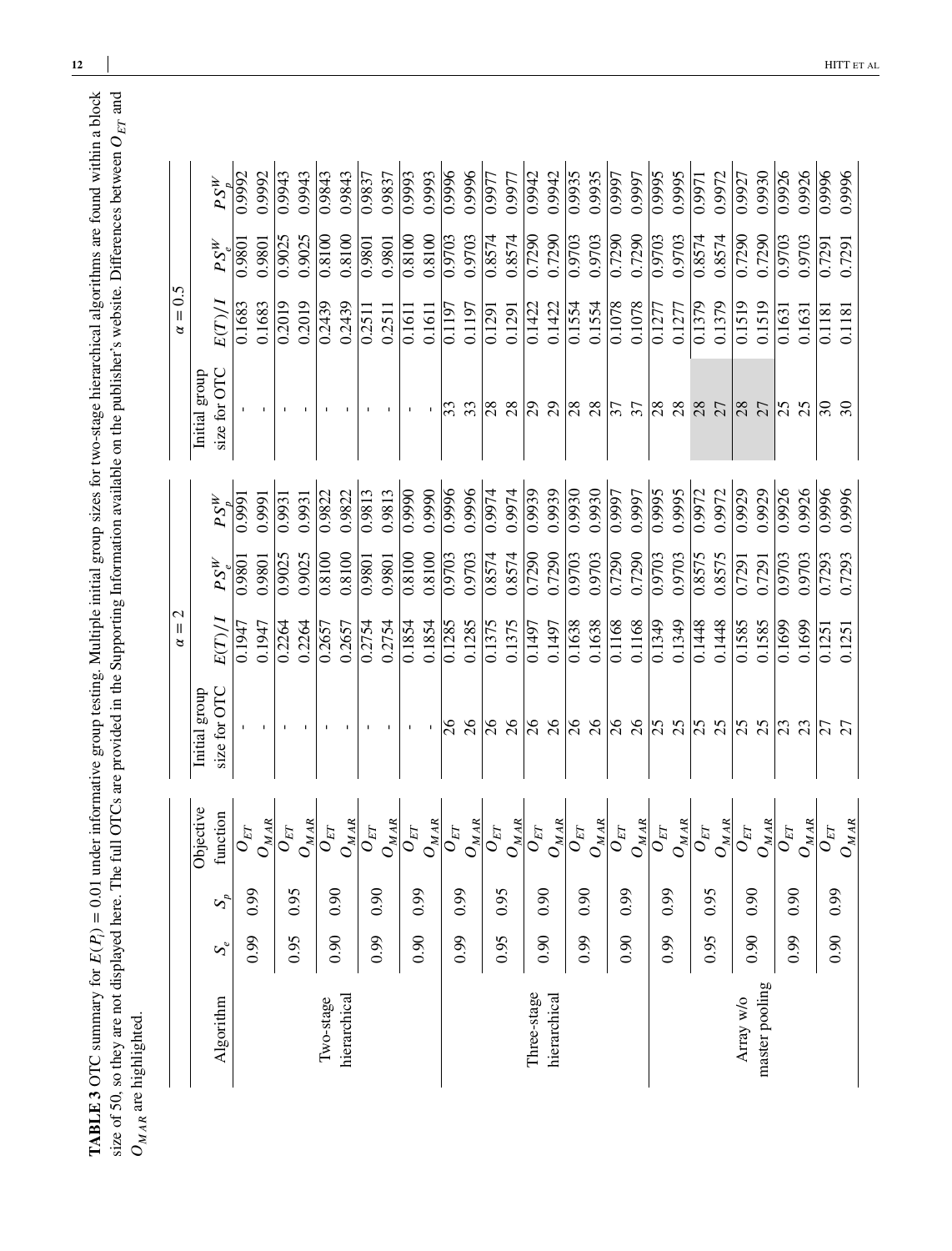<span id="page-12-0"></span>**TABLE 4** Largest differences between operating characteristics for OTCs under informative group testing. Values of  $E(P_i) = p$ range from 0.005 to 0.150 by 0.005. The frequency column denotes the number of times a different OTC was found among these values of *p*. Differences between operating characteristics are rounded to four decimal places. Note that the operating characteristic value for  $O_{ET}$  is always subtracted from the operating characteristic value for  $O_{MAR}$ . Thus, a negative value (indicated with parentheses) means that the value for  $O_{ET}$  was larger than the value for  $O_{MAR}$ .

|                |                |       |       |                  |        | Largest difference |          |
|----------------|----------------|-------|-------|------------------|--------|--------------------|----------|
| Algorithm      | $\alpha$       | $S_e$ | $S_p$ | Frequency        | E(T)/I | $PS_{e}^W$         | $PS^W$   |
|                |                | 0.99  | 0.99  | $\overline{0}$   |        |                    |          |
|                |                | 0.95  | 0.95  | 7                | 0.0006 | (0.0023)           | 0.0011   |
|                | $\overline{2}$ | 0.90  | 0.90  | 12               | 0.0010 | (0.0052)           | 0.0023   |
|                |                | 0.99  | 0.90  | 12               | 0.0011 | (0.0008)           | 0.0022   |
| Two-stage      |                | 0.90  | 0.99  | $\overline{2}$   | 0.0003 | 0.0052             | 0.0000   |
| hierarchical   |                | 0.99  | 0.99  | $\overline{0}$   |        |                    |          |
|                |                | 0.95  | 0.95  | 3                | 0.0003 | (0.0035)           | 0.0011   |
|                | 0.5            | 0.90  | 0.90  | 15               | 0.0008 | (0.0103)           | 0.0022   |
|                |                | 0.99  | 0.90  | 16               | 0.0012 | (0.0011)           | 0.0022   |
|                |                | 0.90  | 0.99  | 11               | 0.0006 | 0.0078             | (0.0002) |
|                |                | 0.99  | 0.99  | $\mathbf{1}$     | 0.0000 | (0.0019)           | 0.0002   |
|                |                | 0.95  | 0.95  | $\overline{2}$   | 0.0035 | 0.0219             | 0.0033   |
|                | $\overline{2}$ | 0.90  | 0.90  | 6                | 0.0044 | 0.0152             | 0.0062   |
|                |                | 0.99  | 0.90  | $\overline{4}$   | 0.0035 | 0.0006             | 0.0066   |
| Three-stage    |                | 0.90  | 0.99  | 14               | 0.0180 | 0.0500             | 0.0003   |
| hierarchical   |                | 0.99  | 0.99  | $\mathbf{1}$     | 0.0000 | 0.0001             | 0.0001   |
|                |                | 0.95  | 0.95  | $\boldsymbol{0}$ |        |                    |          |
|                | 0.5            | 0.90  | 0.90  | 3                | 0.0010 | 0.0250             | 0.0033   |
|                |                | 0.99  | 0.90  | 5                | 0.0022 | 0.0034             | 0.0070   |
|                |                | 0.90  | 0.99  | 9                | 0.0057 | 0.0355             | 0.0003   |
|                |                | 0.99  | 0.99  | $\overline{1}$   | 0.0003 | 0.0004             | 0.0005   |
|                |                | 0.95  | 0.95  | $\overline{c}$   | 0.0011 | 0.0012             | 0.0027   |
|                | $\overline{2}$ | 0.90  | 0.90  | 5                | 0.0016 | 0.0012             | 0.0040   |
|                |                | 0.99  | 0.90  | $\overline{4}$   | 0.0028 | 0.0003             | 0.0053   |
| Array w/o      |                | 0.90  | 0.99  | $\boldsymbol{0}$ |        |                    |          |
| master pooling |                | 0.99  | 0.99  | $\overline{0}$   |        |                    |          |
|                |                | 0.95  | 0.95  | $\overline{4}$   | 0.0003 | 0.0004             | 0.0015   |
|                | 0.5            | 0.90  | 0.90  | 14               | 0.0015 | 0.0004             | 0.0032   |
|                |                | 0.99  | 0.90  | 8                | 0.0024 | 0.0001             | 0.0041   |
|                |                | 0.90  | 0.99  | 1                | 0.0003 | 0.0005             | 0.0003   |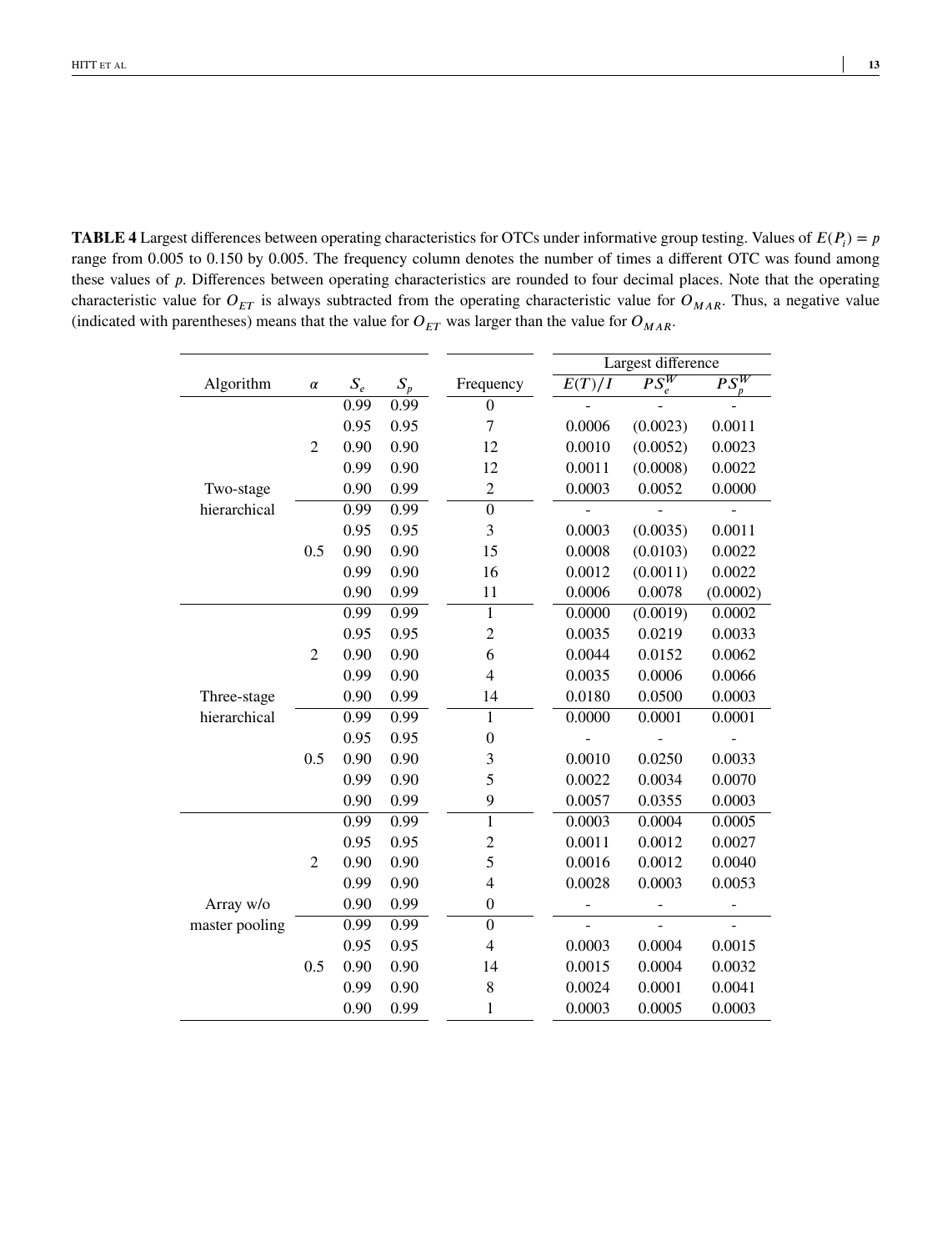<span id="page-13-0"></span>**TABLE 5** OTC summary for HIV testing using  $p = 0.004$ ,  $S_e = 0.963$ , and  $S_p = 0.9903$ , with non-informative group testing. Equally sized groups are optimal at each stage; thus, an OTC of "24-6-1" means that stage 1 has a group of size 24, stage 2 has four groups of size 6, and stage 3 has twenty-four groups of size 1. There are no differences between the OTCs.

|                          | Objective |              |        |                 |        |
|--------------------------|-----------|--------------|--------|-----------------|--------|
| Algorithm                | function  | OTC          | E(T)/I | PS <sub>e</sub> | $PS_r$ |
| Two-stage hierarchical   | $O_{FT}$  | $17-1$       | 0.1313 | 0.9274          | 0.9993 |
|                          | $O_{MAR}$ | $17-1$       | 0.1313 | 0.9274          | 0.9993 |
|                          | $O_{ET}$  | $49 - 7 - 1$ | 0.0732 | 0.8931          | 0.9998 |
| Three-stage hierarchical | $O_{MAR}$ | $49 - 7 - 1$ | 0.0732 | 0.8931          | 0.9998 |
| Array w/o master pooling | $O_{FT}$  | $44-1$       | 0.0749 | 0.8931          | 0.9997 |
|                          | $O_{MAR}$ | $44-1$       | 0.0749 | 0.8931          | 0.9997 |
|                          | $O_{ET}$  | 1936-44-1    | 0.0721 | 0.8600          | 0.9998 |
| Array w/ master pooling  | $O_{MAR}$ | 1936-44-1    | 0.0721 | 0.8600          | 0.9998 |